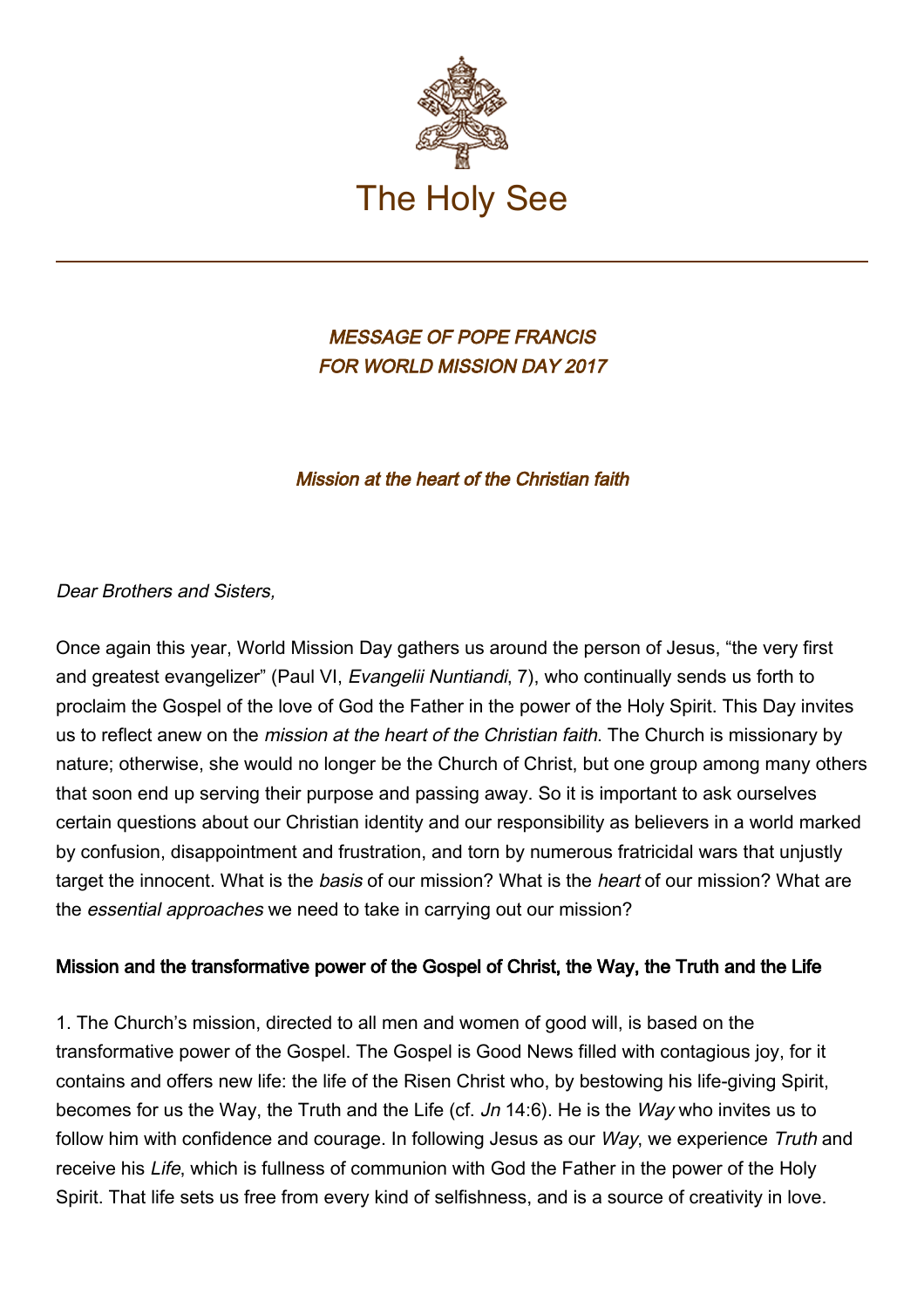2. God the Father desires this existential transformation of his sons and daughters, a transformation that finds expression in worship in spirit and truth (cf. Jn 4:23-24), through a life guided by the Holy Spirit in imitation of Jesus the Son to the glory of God the Father. "The glory of God is the living man" (Irenaeus, Adversus Haereses IV, 20, 7). The preaching of the Gospel thus becomes a vital and effective word that accomplishes what it proclaims (cf. Is 55:10-11): Jesus Christ, who constantly takes flesh in every human situation (cf. Jn 1:14).

#### Mission and the kairos of Christ

3. The Church's mission, then, is not to spread a religious ideology, much less to propose a lofty ethical teaching. Many movements throughout the world inspire high ideals or ways to live a meaningful life. Through the mission of the Church, Jesus Christ himself continues to evangelize and act; her mission thus makes present in history the kairos, the favourable time of salvation. Through the proclamation of the Gospel, the risen Jesus becomes our contemporary, so that those who welcome him with faith and love can experience the transforming power of his Spirit, who makes humanity and creation fruitful, even as the rain does with the earth. "His resurrection is not an event of the past; it contains a vital power which has permeated this world. Where all seems to be dead, signs of the resurrection suddenly spring up. It is an irresistible force" (Evangelii Gaudium, 276).

4. Let us never forget that "being Christian is not the result of an ethical choice or a lofty idea, but the encounter with an event, a Person, which gives life a new horizon and a decisive direction" (Benedict XVI, Deus Caritas Est, 1). The Gospel is a Person who continually offers himself and constantly invites those who receive him with humble and religious faith to share his life by an effective participation in the paschal mystery of his death and resurrection. Through Baptism, the Gospel becomes a source of new life, freed of the dominion of sin, enlightened and transformed by the Holy Spirit. Through Confirmation, it becomes a fortifying anointing that, through the same Spirit, points out new ways and strategies for witness and accompaniment. Through the Eucharist, it becomes food for new life, a "medicine of immortality" (Ignatius of Antioch, Ad Ephesios, 20, 2).

5. The world vitally needs the Gospel of Jesus Christ. Through the Church, Christ continues his mission as the Good Samaritan, caring for the bleeding wounds of humanity, and as Good Shepherd, constantly seeking out those who wander along winding paths that lead nowhere. Thank God, many significant experiences continue to testify to the transformative power of the Gospel. I think of the gesture of the Dinka student who, at the cost of his own life, protected a student from the enemy Nuer tribe who was about to be killed. I think of that Eucharistic celebration in Kitgum, in northern Uganda, where, after brutal massacres by a rebel group, a missionary made the people repeat the words of Jesus on the cross: "My God, My God, why have you abandoned me?" as an expression of the desperate cry of the brothers and sisters of the crucified Lord. For the people, that celebration was an immense source of consolation and courage. We can think too of countless testimonies to how the Gospel helps to overcome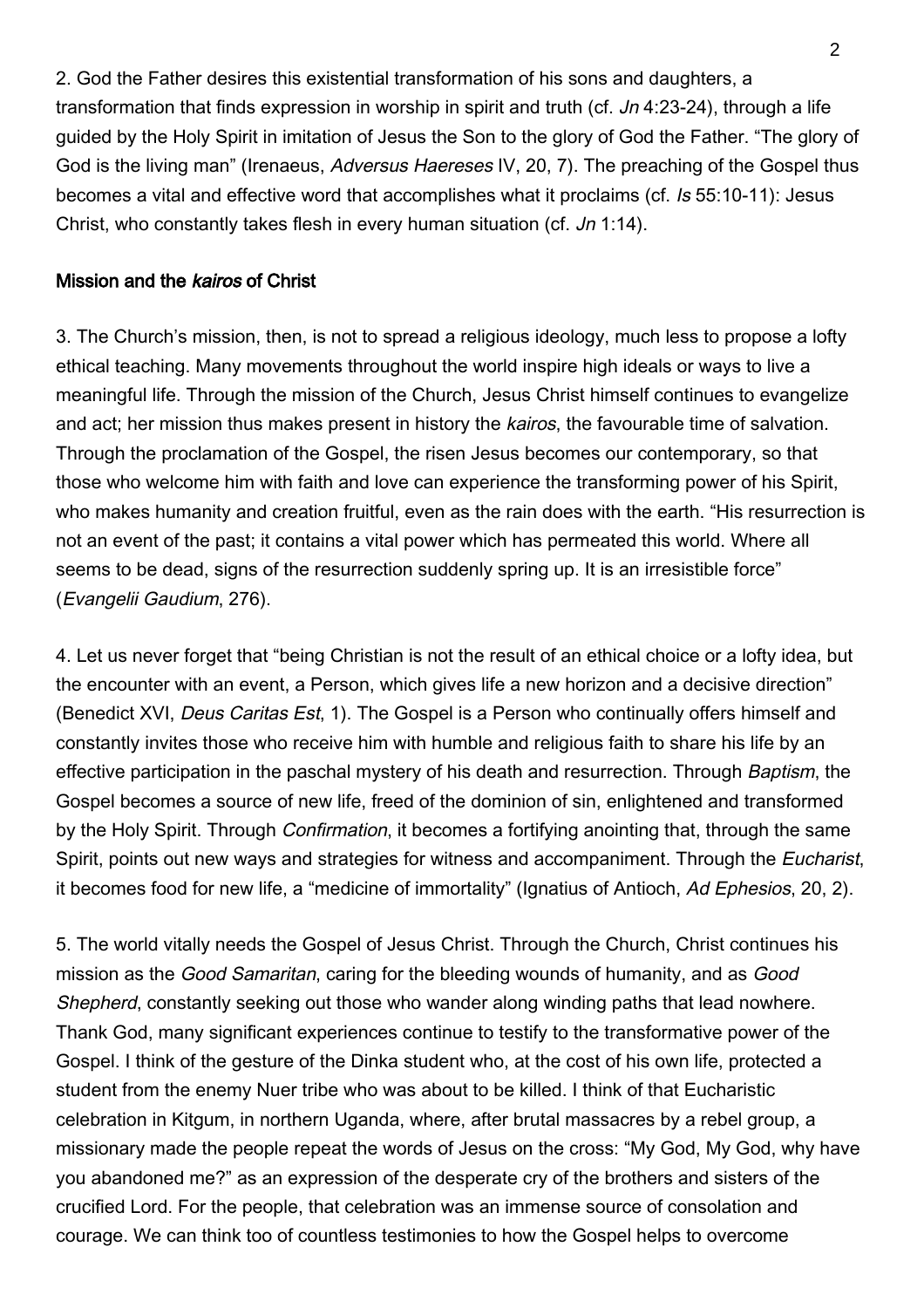narrowness, conflict, racism, tribalism, and to promote everywhere, and among all, reconciliation, fraternity, and sharing.

## Mission inspires a spirituality of constant exodus, pilgrimage, and exile

6. The Church's mission is enlivened by a spirituality of constant exodus. We are challenged "to go forth from our own comfort zone in order to reach all the peripheries in need of the light of the Gospel" (Evangelii Gaudium, 20). The Church's mission impels us to undertake a constant pilgrimage across the various deserts of life, through the different experiences of hunger and thirst for truth and justice. The Church's mission inspires a sense of *constant exile*, to make us aware, in our thirst for the infinite, that we are exiles journeying towards our final home, poised between the "already" and "not yet" of the Kingdom of Heaven.

7. Mission reminds the Church that she is not an end unto herself, but a humble instrument and mediation of the Kingdom. A self-referential Church, one content with earthly success, is not the Church of Christ, his crucified and glorious Body. That is why we should prefer "a Church which is bruised, hurting and dirty because it has been out on the streets, rather than a Church which is unhealthy from being confined and from clinging to its own security" (ibid., 49).

### Young people, the hope of mission

8. Young people are the hope of mission. The person of Jesus Christ and the Good News he proclaimed continue to attract many young people. They seek ways to put themselves with courage and enthusiasm at the service of humanity. "There are many young people who offer their solidarity in the face of the evils of the world and engage in various forms of militancy and volunteering... How beautiful it is to see that young people are 'street preachers', joyfully bringing Jesus to every street, every town square and every corner of the earth!" (ibid., 106). The next Ordinary General Assembly of the Synod of Bishops, to be held in 2018 on the theme Young People, the Faith and Vocational Discernment, represents a providential opportunity to involve young people in the shared missionary responsibility that needs their rich imagination and creativity.

#### The service of the Pontifical Mission Societies

9. The Pontifical Mission Societies are a precious means of awakening in every Christian community a desire to reach beyond its own confines and security in order to proclaim the Gospel to all. In them, thanks to a profound missionary spirituality, nurtured daily, and a constant commitment to raising missionary awareness and enthusiasm, young people, adults, families, priests, bishops and men and women religious work to develop a missionary heart in everyone. World Mission Day, promoted by the Society of the Propagation of the Faith, is a good opportunity